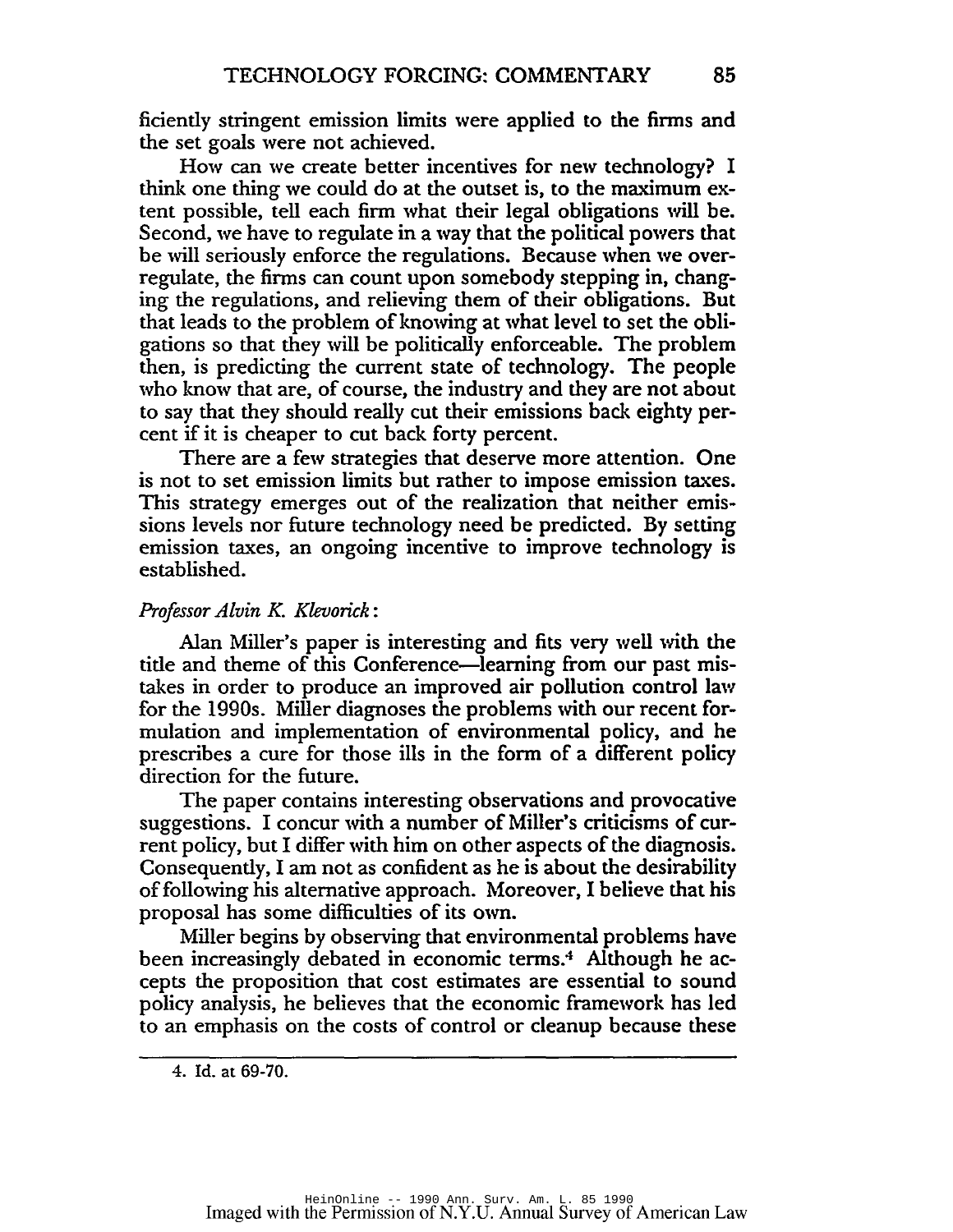costs are easier to measure than the costs ofharm to health and to the environment.5 Miller, therefore, raises a caution flag about the potential danger of ignoring soft variables or having them implicitly dwarfed by a focus on more concrete, easier to measure costs.

The caution is appropriate, of course, but the emphasis on control and cleanup costs is not inherent in an economic analysis of environmental problems. Such a framework calls explicitly for a weighing of costs and benefits. It requires accounting for the costs of harm to health and the environment as well as for the costs of cleanup and control. Indeed, in some studies that eschew the economic framework one observes a bias precisely opposite to that Miller describes: the very difficulty of measuring the costs of environmental harms-and hence the benefits of environmental control-leads to an exaggeration of their magnitude relative to that of the hard control and cleanup cost figures.

The reality, however, is that both sets of costs are difficult to measure; this is especially so when, as in the situation on which Miller focuses, effective cleanup and control entails the development and diffusion of new technology. It is important to recognize the inaccuracy of our estimates of costs and benefits, but that uncertainty is inherent in the kind of problem we are addressing. A sound economic framework, a decision-theoretic policy-formation structure will recognize the variance around our point estimates of costs and benefits. The policy analyst will display alternative scenarios employing different sets of estimates and endeavor to ascertain the sensitivity of outcomes under different policy instruments to alternative assumptions about the several costs involved.

The problem is not the economic framework and the role it gives to cost assessment, but the adoption of cost estimation as a tool of advocacy. In an earlier draft of the paper that appears in the *Annual Survey ofAmerican Law,* Miller identified this phenomenon with clarity when he observed that the costs of lawyers and lobbyists is much less than the cost of pollution control. Moreover, as environmentalists and industry become more sophisticated, the value of further refinements in methods to 'prove' that the costs and benefits are higher/lower will continue to increase.<sup>6</sup> The problem derives from the biases that enter into cost estimates when they are deployed to serve the purpose of an advo-

<sup>5.</sup> Id. at 70-71.

<sup>6.</sup> Id. at 71-72.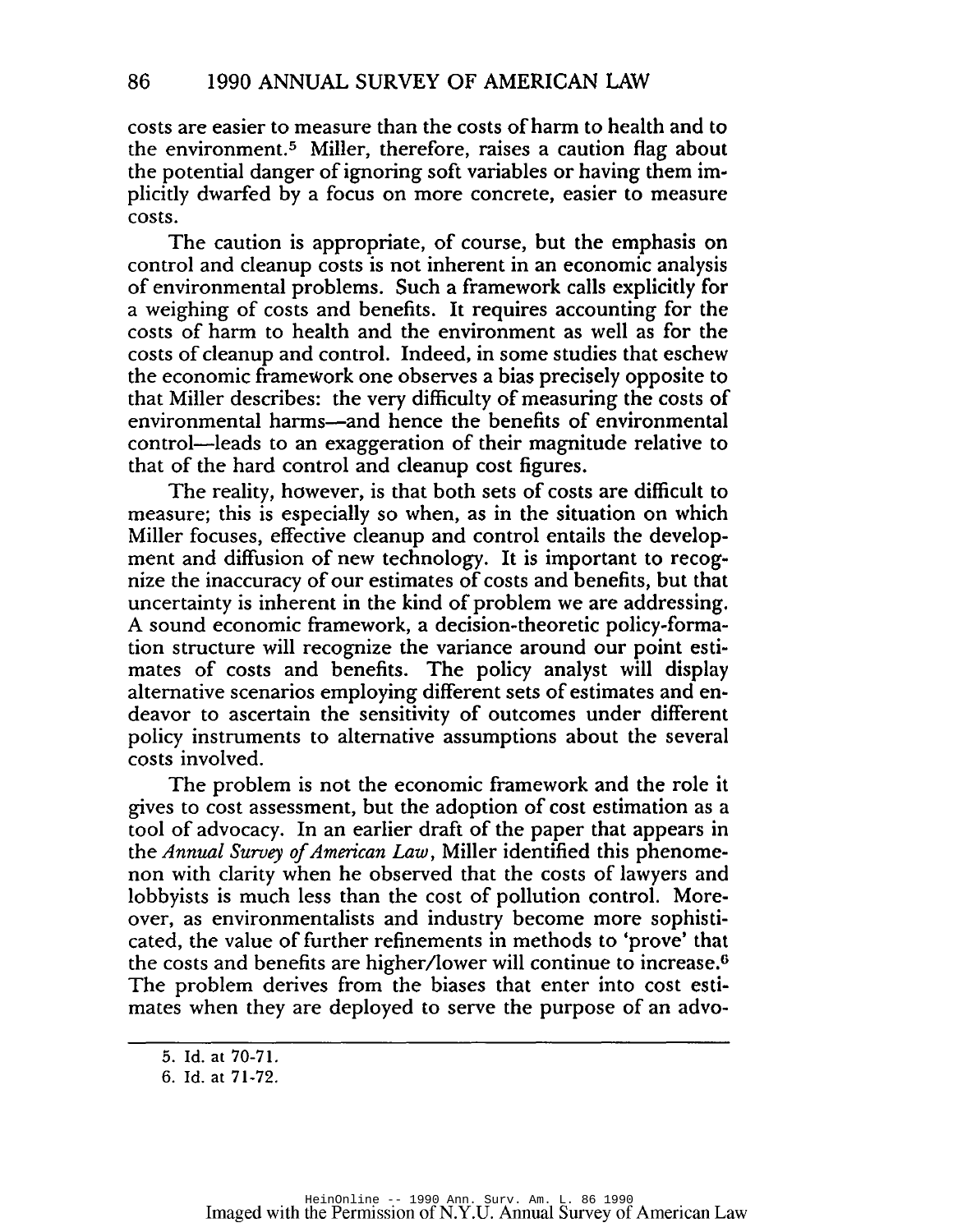cate as opposed to an analyst. There will be a systematic overestimation of the costs of change by those who will have to make changes; inertia and bounded rationality will lead them to underappreciate what new technology might achieve and to overestimate the costs of cleanup and control. But, at the same time, those who will not have to bear the costs of change will systematically underestimate those costs and overestimate the benefits of control. They will have, perhaps, an overly sanguine view of the miracles technology may have in store. Add to the brew the appropriate degree of hyperbole on each side, and one has a recipe for an unsatisfactory analysis and an unsuccessful policy.

Miller seems to believe that policy has been successful in the recent past when we have departed from haggling over estimates of costs and benefits and set technology-forcing standards for industry to meet.7 His principal examples are the reduction in chlorofluorocarbons ("CFC's") and the achievement of the automobile fuel efficiency levels embodied in the Corporate Average Fuel Economy ("CAFE") standards. In each of these two cases, as Miller analyzes them, the standard-setting, technology-forcing approach was effective in encouraging engineering innovations.8

Before considering Miller's analysis, it is very important to observe that any standard implies a particular assessment of damage costs and control costs. Even if the specification of a standard-whether a target from which shortfalls are tolerated or a firm requirement from which departures are penalized—does not embrace the locution of costs and benefits, the standard-setting reflects a weighing of those quantities. Costs and their assessment are as important in providing incentives for the development and use of new technologies as they are in setting static standards or penalties.

Miller's appraisal of the virtues of technology-forcing standards in the CFC and CAFE cases seems overly rosy to me. He regards as "obvious" the role CFC standards played in making the phasing out of CFC's much cheaper and much easier than it had been perceived to be only a few years earlier.<sup>9</sup> He contends that, without regulation, there was little incentive for chemical companies and their customers to search for substitutes. Expectations of regulation created a large market opportunity for the application of entrepreneurial spirit to develop and introduce

<sup>7.</sup> Id. at 73-75.

<sup>8.</sup> Id.

<sup>9.</sup> Id. at 73-74.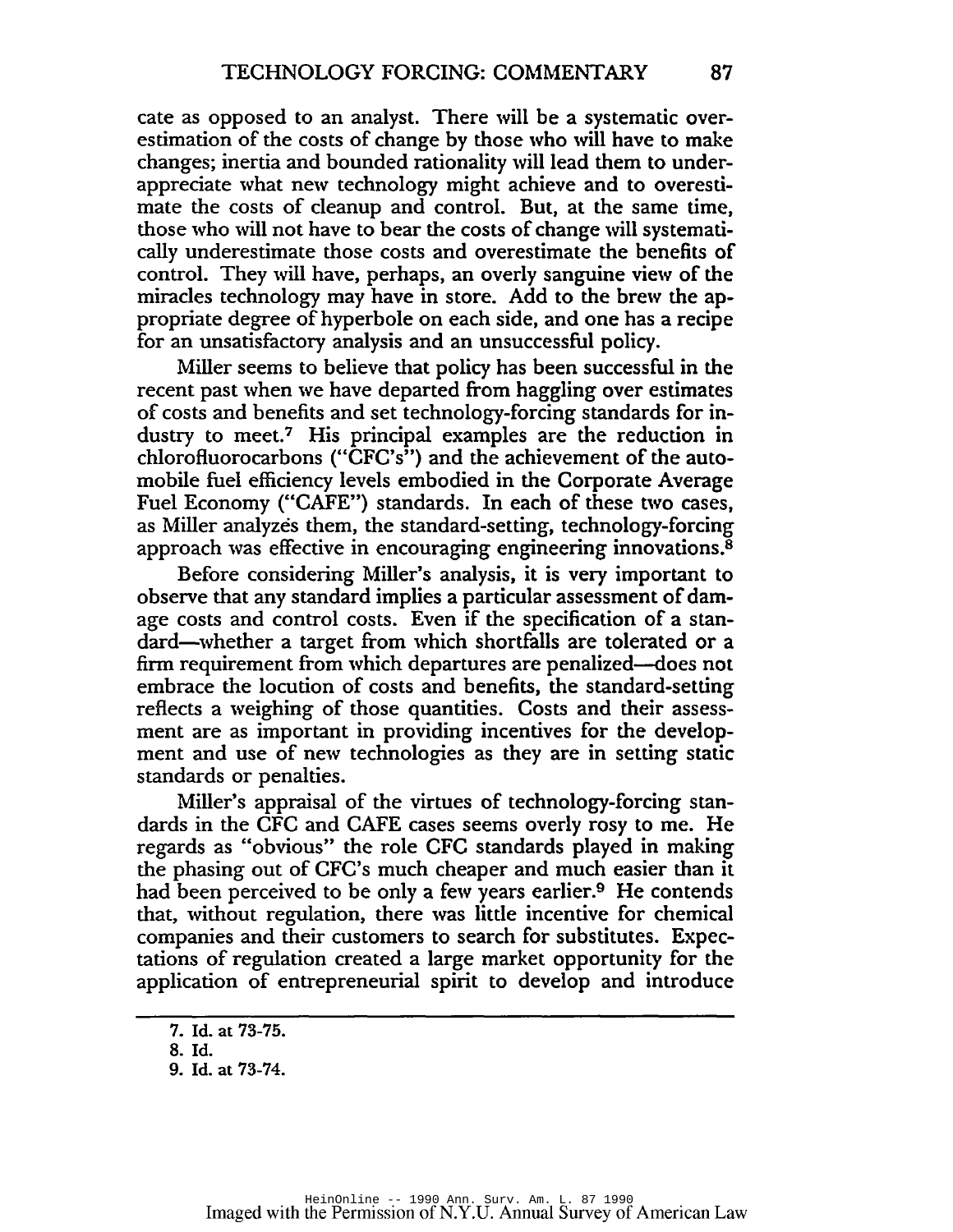substitutes.<sup>10</sup> But the regulation need not have taken the form of standards. Taxes on the emission of CFC's, subsidies for reduc~ ing those emissions, or grants for research all could have functioned as well. Moreover, had the standard been incorrectly set, substantial damage could have resulted from the misallocation of resources—whether too many or too few—to attaining that inappropriate level of emissions.

In discussing the achievement of desired fuel efficiency levels, Miller concludes that "the combination of CAFE standards and higher oil prices led to a doubling of fleet fuel economy be~ tween 1974 and 1989."11 The conjunction "and" is terribly important because it is difficult to disentangle the effect of the standards themselves from the effect of the rise in oil prices in bringing about the fuel efficiency gain. To the extent that the oil price increase played a significant role, one must also ask whether a straightforward tax on gasoline consumption might not have achieved the CAFE standard's end even more effectively. For one must consider the possible side effects of any regulatory mecha~ nism, and the CAFE standard is no exception.

Thus, in separate articles]ohn Kwoka and Andrew Kleit have demonstrated, for different market structures, how the CAFE regulation could have perverse effects on mileage and gasoline con~ sumption, though simultaneously having favorable impacts on output and employment in the automobile industry. <sup>12</sup> Moreover, Kleit has shown how the CAFE mechanism, with its harmonic averaging across a company's fleet, could generate mix~shifting within a fleet and widening of the model spectrum (regulatory economies of scope with no beneficial resource-allocation effects).

The full tale of the CAFE standards also has to include at least a reference to the flexibility built into the system by provisions for the carryback and carryforward of credits that firms earned when they surpassed the set standard for a particular year. In several years, there was also some slippage in the standards themselves as particular firms requested permission to relax the standard, a request allowed under the statute, and this permission was granted by the agency.

<sup>10.</sup> Id.

<sup>11.</sup> Id.

<sup>12.</sup> See Kleit, The Effect of Annual Changes in Automobile Fuel Economy Standards, 2 J. Reg. Econ. 151 (1990); Kwoka, The Limits of Market-Oriented Regulatory Techniques: The Case of Automotive Fuel Economy, 98 QJ. Econ. 695 (1983).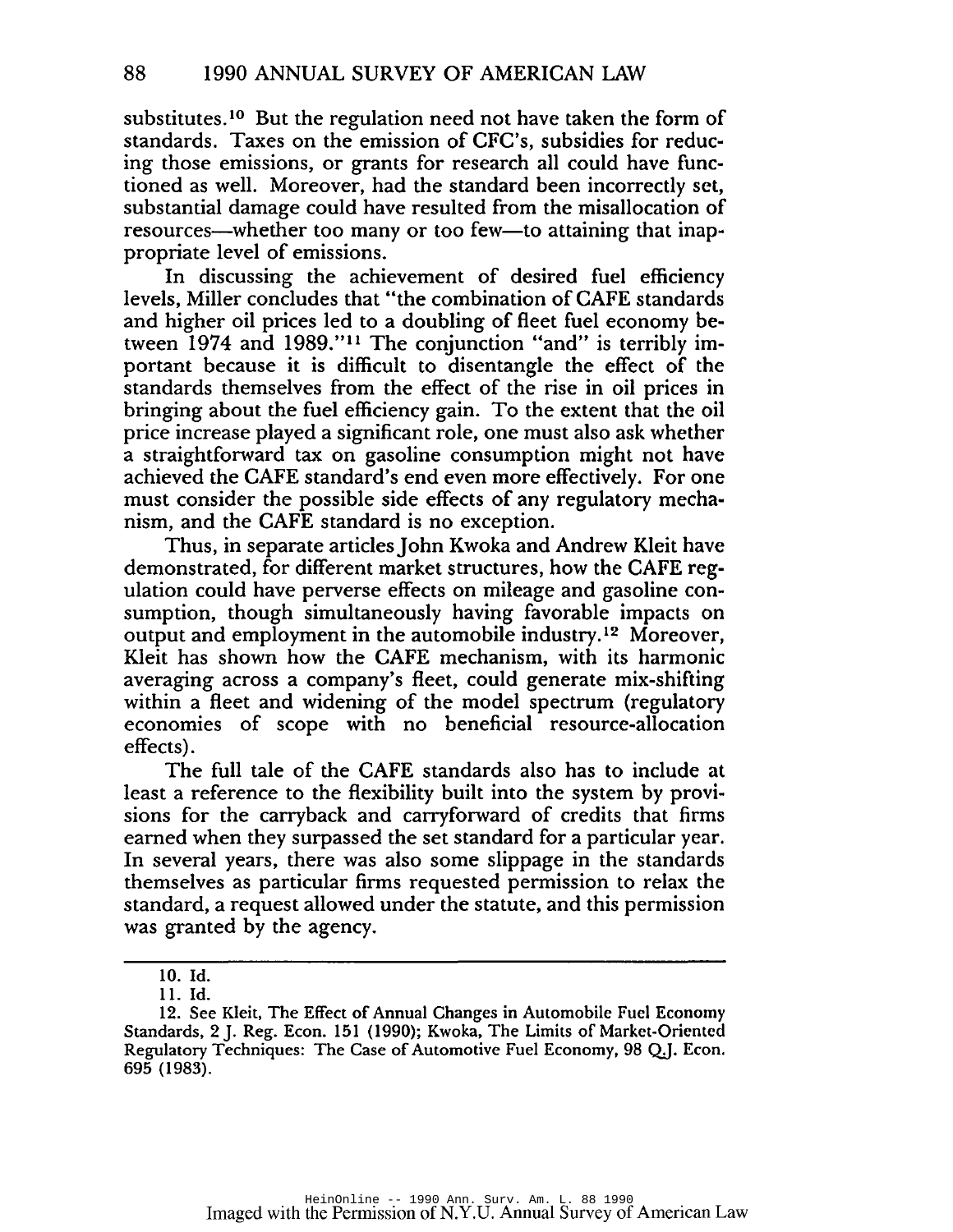In presenting his alternative approach, Miller seeks to find a method that will serve better than "traditional cost estimates" as a guide for policy, and he turns to the CFC experience for instruction. Once again, it is important to distinguish between the use of cost estimates as an input to policy and the type of policy they are used to design or support. Recognizing the problems with traditional estimates of costs and benefits does not compel one to move to a policy based on technology-forcing standards, as Miller would suggest. For example, he cites the virtue of the CFC regulation that provided a gradual schedule for compliance in several stages.<sup>13</sup> But the same gradual approach could have been induced with a rising tax schedule, a carefully tuned subsidy schedule, or a set of marketable permits.

Miller also lauds the cooperation the EPA induced by working with the affected industries to accelerate the diffusion of information about promising alternatives. Although such cooperation could be fostered under any one of several schemes, it does seem more likely to emerge when there is a common goal that everyone is seeking to achieve. But the risks that cooperative ventures generate for market performance are well known and particularly salient when the cooperation occurs closer to the production stages.

Moreover, in asking whether the experience with cooperation about CFC's can be replicated in other industries, one must be very cautious. Technological change is not a unitary phenomenon or process. It has a complicated character that varies from one industry to another, and indeed there can be subtle differences with regard to different kinds of technological change in the same industry. The delicate task of policymaking is to select approaches that match the industry and the type of technological change we seek.

I also am more skeptical than Miller is about the prospects for cooperation in setting standards. Why do we expect that creating the cooperative enterprise will overcome the cost-assessment problems he highlighted in his diagnosis of our regulatory ills? The problems of negotiation and collective decision making will be with us. For example, one can see similar difficulties in the structuring and operation ofresearch joint ventures. How do we overcome the usual revelation problems, the usual difficulties of asymmetric and impacted information? Without answers to these

<sup>13.</sup> Miller, Cleaning the Air while Filling Corporate Coffers: Technology Forcing and Economic Growth, 1990 Ann. Surv. Am. L., 69, 79.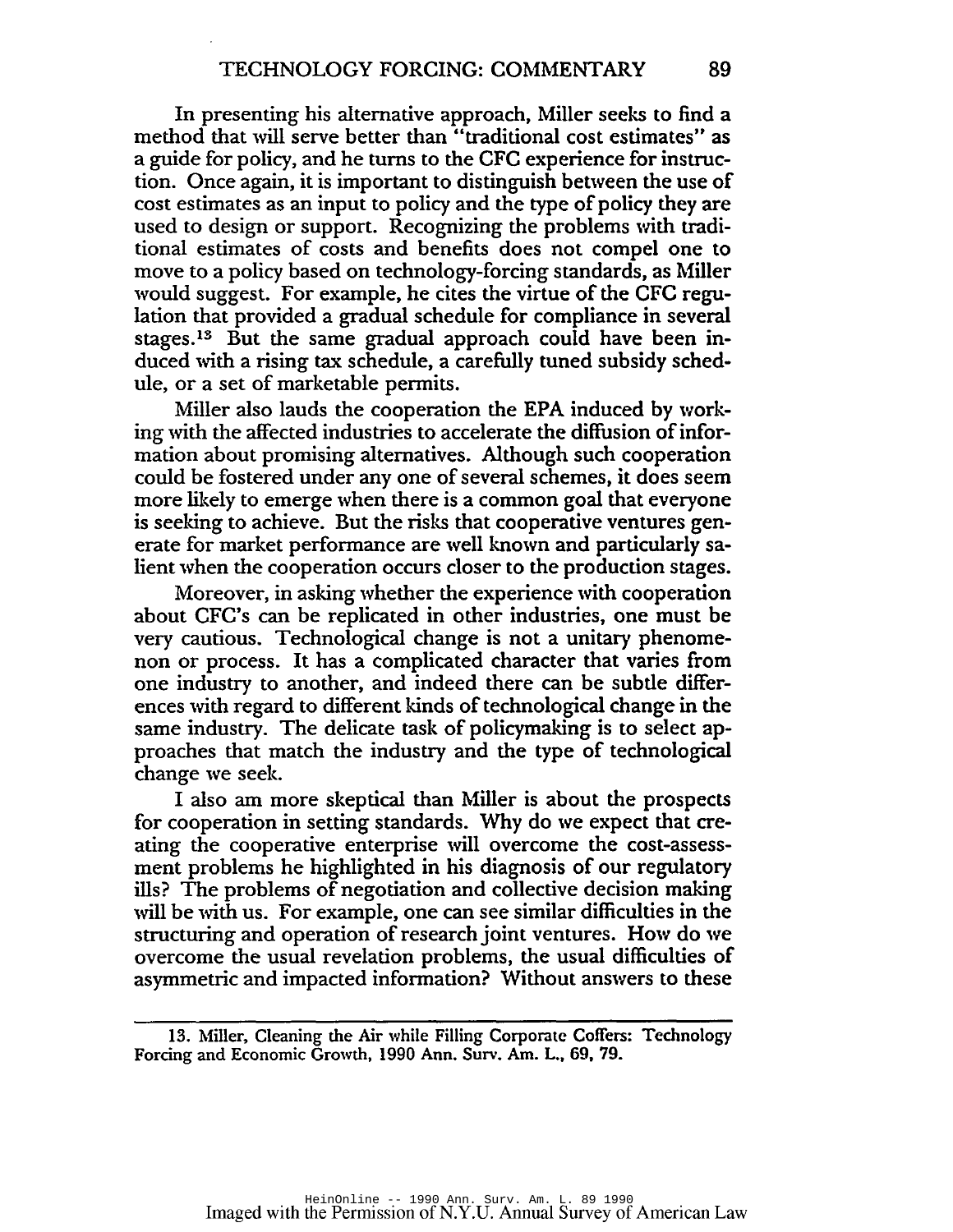concerns how can we be confident that the industry-government cooperation will succeed?

I worry a bit because Miller's proposal, that the nation adapt a Japanese style government-industry cooperation to achieve environmental goals, combining economic incentives to reinforce consumer demand with government involvement to support the long-term development of new technology,14 sounds similar to the oft-made recommendation that firms in one or another American industry should be permitted to cooperate on non-environmental goals to enable them to meet Japanese competition. Why should we believe the Japanese cooperative mechanism can be successfully transplanted to a different social and cultural terrain? Moreover, Miller suggests that such government involvement would reinforce competition because firms that refused to cooperate would risk being left out of new markets. But the cooperation among the firms that participate in the process cannot augur well for competitive outcomes.

Overall, Alan Miller has identified some significant shortcomings in our past environmental policy. But I am much less confident than he is that he has found the cure for these ills.

# OPEN DISCUSSION-PANELISTS AND GUESTS

### *David Gordon:*

In the foregoing discussion which is concentrated on costs, the critiques have really addressed the analytical fallacy of downplaying the costs. It is almost like shooting fish in a barrel to attack command and control schemes in terms of economic efficiency. Maybe Mr. Miller, in defending what we call the environmentalists' position, has addressed the issue of cost per se and said we really do not know what the costs are, but that is very difficult to assess.

I would like to propose a different kind of analytical framework and get everyone's reaction to it. In essence, it entails going beyond and restating the environmentalists' position in a different setting. My suggestion is that the whole concept of talking about costs really sticks in some people's throats, because they assume that there is a fundamental right to pollute. They also assume that in creating social policy we have to balance the costs of addressing what these people are doing with the benefits that will be gained. The critique, therefore, was correct in criticizing

<sup>14.</sup> Id. at 76.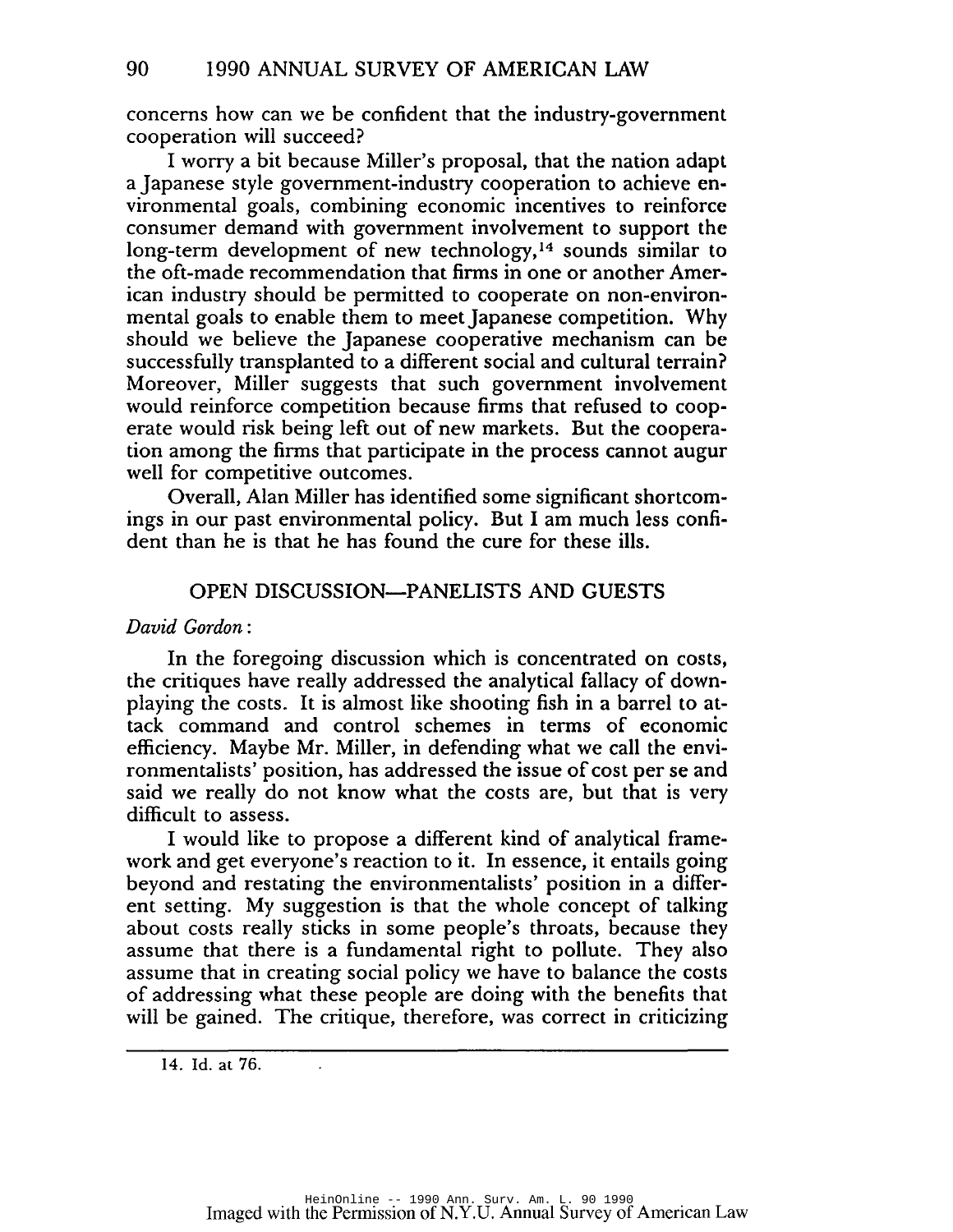Mr. Commoner-of course you cannot impose millions of dollars of costs against society without taking the benefits into account. But the present environmentalist position fails to address these concerns.

#### *Professor David* S. *Schoenbrod:*

Are you suggesting that there should not be a right or a privilege to pollute?

#### *David Gordon:*

What I am saying is that, in addition to your analysis, which I think is extremely valid, there is a corresponding analysis. \Ve also must approach the situation from the point of view that there is no right to pollute and then decide what industries we absolute need in our society. For example, I am not certain we need spray cans for hairspray or cars that get a maximum of twenty-five miles per gallon so that General Motors can sell big cars and make high profits.

#### *Professor David* S. *Schoenbrod:*

I am not sure what your statement adds other than to change the presumptions. I do not know what that really does, because ultimately the people who are making the decisions have to come up with a feasible scheme for all the reasons that we have discussed so far. But I think there is a danger in saying that there is no right to pollute. It sets up an us-them dichotomy: they pollute, we suffer. That is just ridiculous; we have to cook our dinner, and when we cook our dinner there are going to be emissions. So it seems to me that as a rhetorical twist to our discussion your statement is ultimately unhelpful.

#### *Professor Richard L. Revesz:*

Some of the discussion of this panel underscores the extent to which environmentalists allowed the debate to be skewed by opposing the quantification of benefits, and I think that is unfortunate. One thing we know for sure is that if you have an uncontrolled externality, then the cost of eliminating the externality would be cheaper than the benefits that result from the externality. Now of course it is true you might over-regulate—that is, you might regulate more than is necessary to maximize social welfare. You might also not regulate in a cost minimizing way. But, the costs we should worry about are the costs that go beyond elimi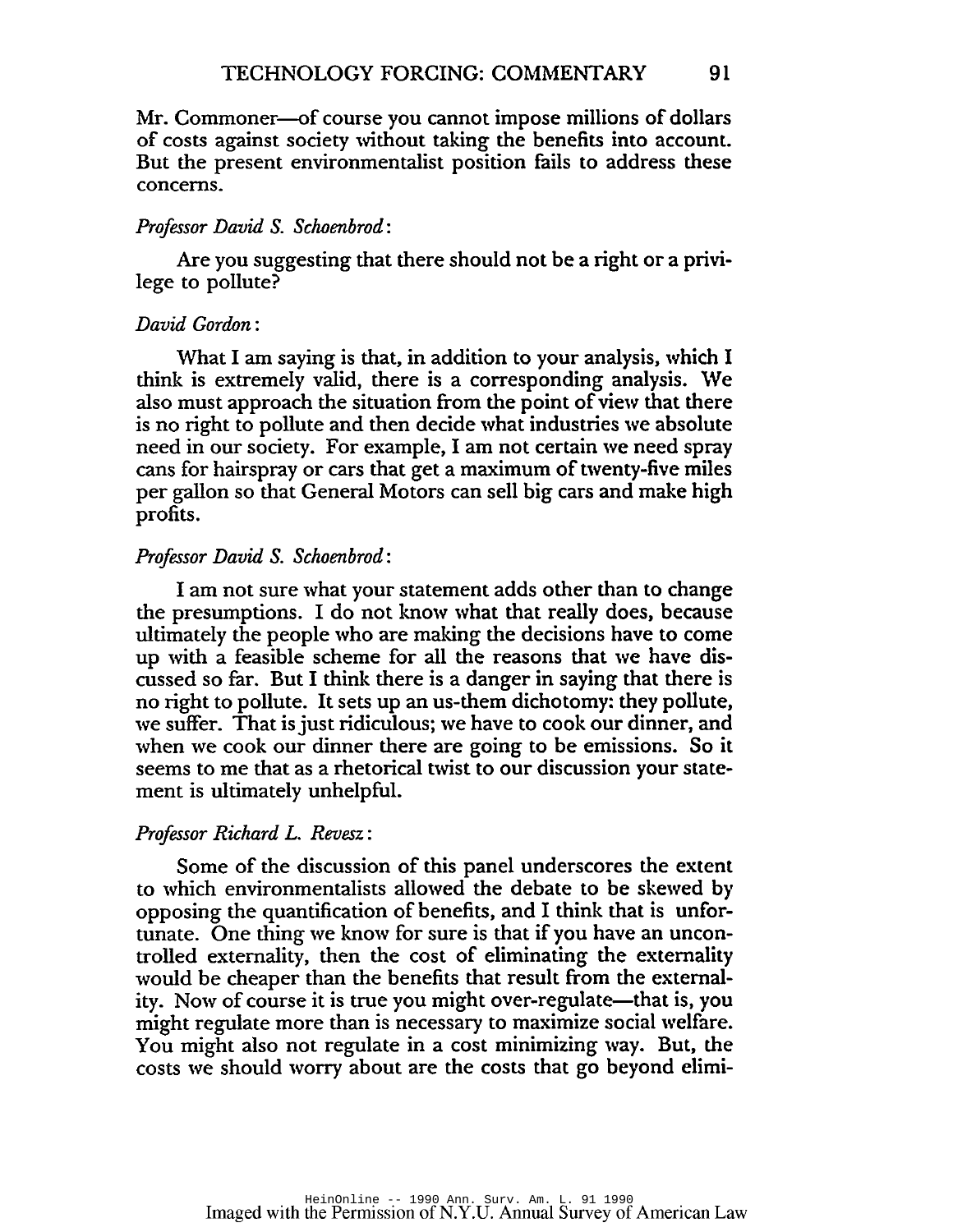nating the externality in a cost minimizing way and not the full range of costs. If we were more disciplined about trying to do our best in quantifying benefits and quantifying costs in a systematic way, I think that the debate would be much clearer and in many cases these very large costs that are shown in the newspapers would seem much less threatening. We would have a much better understanding of what benefits result from the expenditure of those costs.

## *Timothy D. Searchinger:*

I would just like to make two brief comments. First, concerning the taxes issue, one reason to favor an allocation trading system over taxes is the large distributional consequences. A good example is if you had sulphur dioxide without the acid rain taxes. Not only would people have to lower their control costs, but also they would be paying a tax even on the emissions that they had not controlled. This may not have any overall efficiency loss to the economy, but nonetheless, it will result in a major cost both politically and economically. Also, it is hard to determine the tax that is exactly necessary to get the desired economic benefits. Politically, it is much harder to put the benefit in terms of taxes than to put it in terms of the overall environmental gain. When we say, for example, that we need a ten million ton reduction of sulphur dioxide we have established a clear mandate as to what our environmental goals are. In the long-run, this approach is going to be a much more effective environmental tool than taxes. Secondly, the reason that environmentalists have become suspicious of the economist's cost benefit analysis is that there has been a persistent under-evaluation of environmental policy. While this result may be the product of shoddy economics and the wrong consultants, it means that we cannot quantify or even describe qualitatively many of the environmental harms.

### *Donald Elliott* :

Just one comment on Alan Miller's point about cultural differences. I think that the notice and comment process, in a funny way, is an American way of having industry and government essentially negotiate what approach to take. While it is an open process, it is a realistic process and it is a process which the public and environmental groups can play, what is really going on is elaborate negotiations about what in fact can be done. The problem we have had in the past is that once negotiations are concluded at a particular time, we eliminate any incentive for people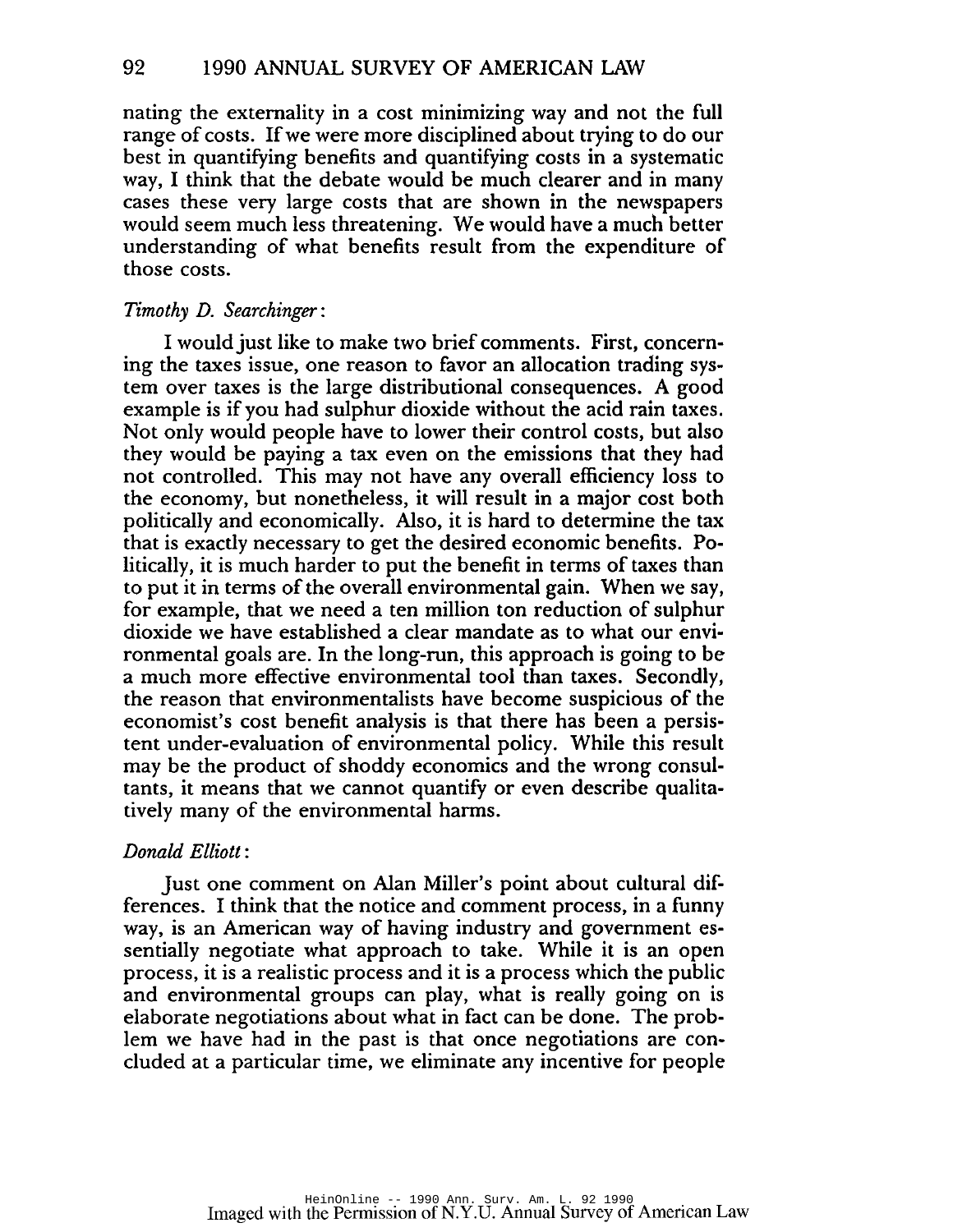to develop technology that surpasses those standards. It is this problem which really needs to be addressed.

# *Prcifessor Howard A. Latin:*

I could respond to a number of things, but let me just say that one of my principal interests is how things can go wrong. The environmental regulatory movement is a happy hunting ground for people who are interested in how things can go wrong.

One thing that we really have to focus on are the incentives that several other people have suggested. By incentives, I mean incentives of the parties who are going to be regulated, which is in part what Mr. Miller talked about. But it also means the incentives of the people who are going to do the regulating-both the states and the EPA. In my mind, a fundamental lesson of regulation in the toxics area is that agencies are much more uncomfortable about being forced to respond to questions that they cannot answer in a relatively quantifiable and reliable way than in being required to answer questions that result in both intellectually defensible and politically defensible responses. This entire panel criticized the best available technology approach as having all sorts of intellectual weaknesses. But what the BAT approach does is it gives the agencies a set of questions which they can get information about and answer in a reasonably defensible way. In comparison with that, how will an agency defend notions like: "well, we are going to cut emissions by ninety-five percent or eliminate emissions or we're going to develop new technology?" In other words, if the EPA does not have something to fall back on, such as looking at what technology is available now, how are they going to establish supportable emissions levels? It is fine to say we should do technology forcing, but from where are agencies going to develop credible technology forcing targets? Are they just going to pull them out of thin air? Those of you who have worked in this area know that in the past we have had a zillion technology forcing programs: that is, programs intended to do technology forcing. Most of these programs have failed, in large part due to the inability of agencies to set credible, defensible targets.

Now, a different approach is harm-based regulation where you try to figure out how much harm is "acceptable" and then set emissions limits based on that determination. That approach was in the original Clean Water Act toxies provision. It was also in the original Act toxics provision. In the middle 1970s, the EPA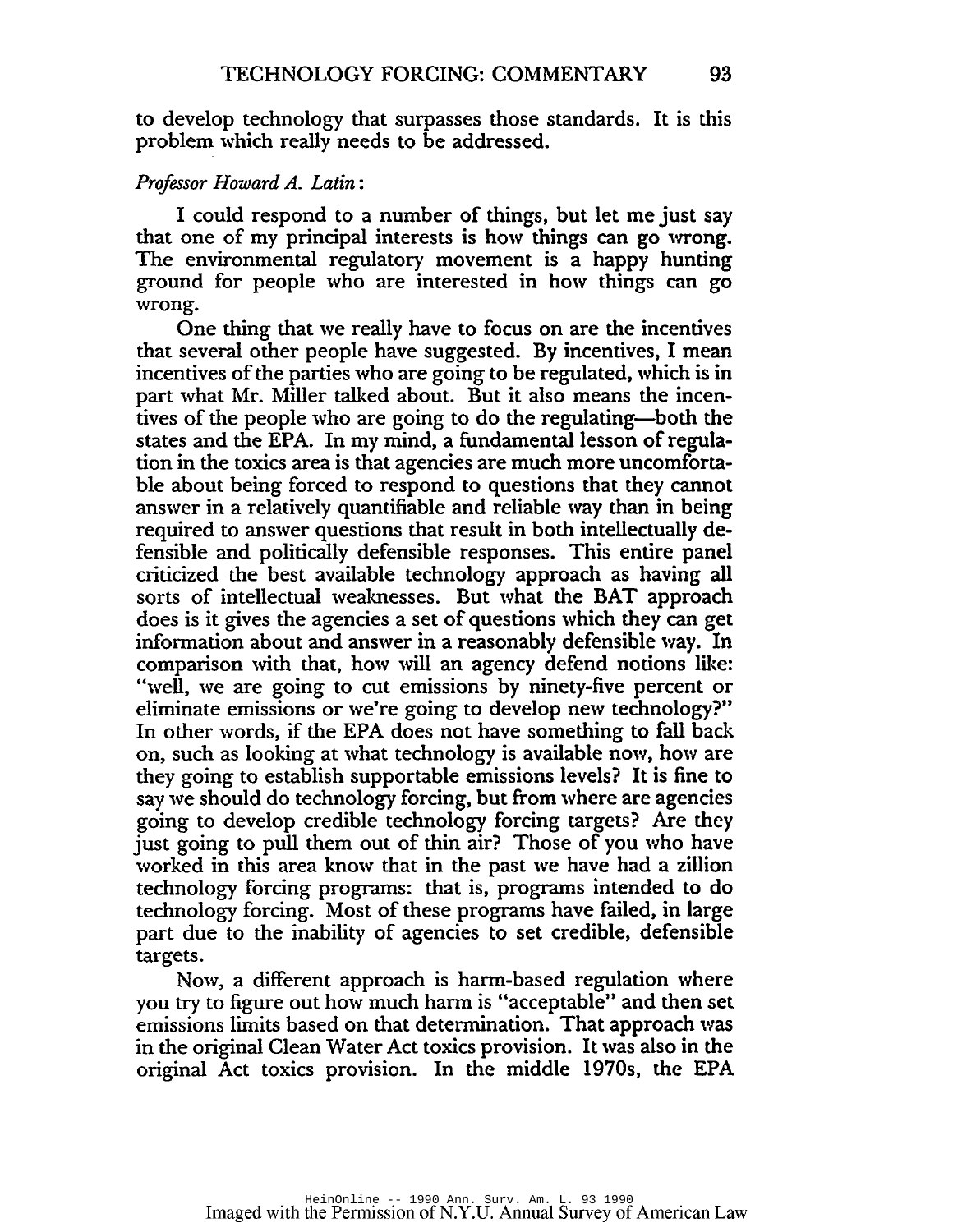switched from a harm-based to a technology-based regulatory strategy in water. In the air context, the EPA did not do that in part because environmentalists sued them and prevented them from using costs and technological feasibility in setting air toxic emissions levels. The result is that we now have in excess of one hundred toxic substance standards for water, and roughly seven for air.

I generalize to say that harm-based regulatory strategies make agencies answer extraordinarily difficult questions because the questions are not whether a substance can be harmful or toxic. That is too easy. Rather, the central questions concern what level of the substance produces what kinds of harm and whether that level is acceptable or not. The proposed legislation, for those of you familiar with it, imposes technology-based controls. There are proposals in both the House and Senate to include more stringent harm-based standards as well.

# *Donald Elliott:*

The current Act is a health-based standard. That is why we have only set seven or eight toxic substance standards. The proposals that the Administration made and that have been accepted in both houses of Congress go much more to establishing a technology-based standard like under the Water Act. After these standards have been imposed, there is a debate about what to do with the so-called residual risk over and above what technology mandates.

### *Professor Howard A. Latin:*

My point is that the reason we are going to a technologybased strategy as the dominant strategy for the Act is because, in my estimation at least, the agency can answer those kinds of questions in a reasonably reliable way.

## *Donald Elliott:*

Going from a health-based standard to a technology-based standard is not what we should be doing.

### *Professor Howard A. Latin:*

Yes, almost everyone on the panel has said we should not be moving to a technology-based approach.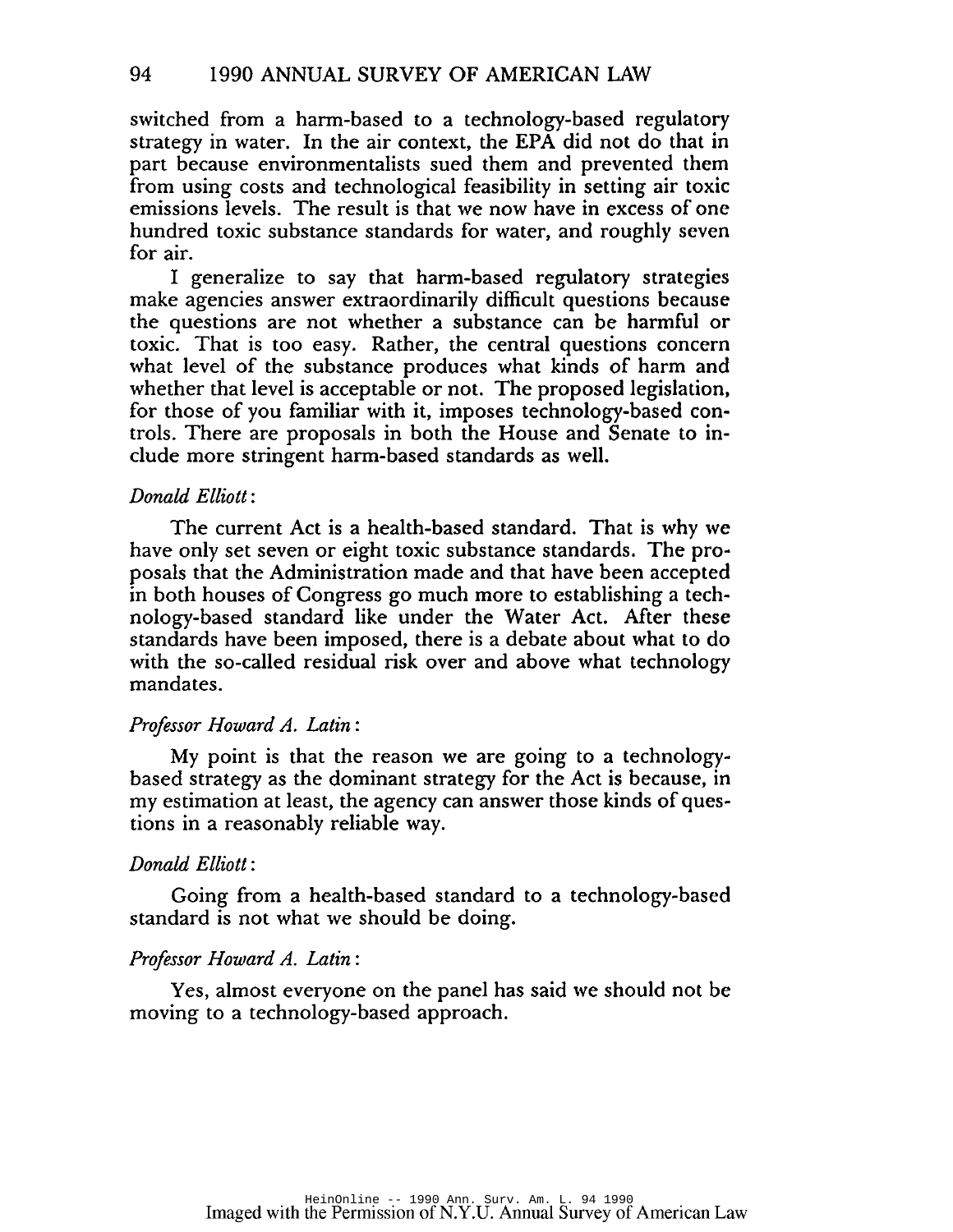#### *Professor Alvin K. Klevorick:*

Professor Latin's remark reminds me of the story of the inebriated individual who looks for a lost wallet under the lamp post because that is the area that is best lit. You frame the policy in terms of the questions you can answer, where the light is best, even though those may not be the most relevant questions-you may not have lost the wallet anywhere near the lamp post.

I want to make several comments. First, I think that I am at one with Donald Elliott on the notion of an eclectic approach and a mixed system. In the comments on Alan Miller's paper, I was attempting to suggest alternatives to the technology-forcing standard of the command and control approach and did not mean to press for taxes or subsidies or the marketable permits as the approach appropriate in any particular circumstance. In fact, what is necessary is a mixed system.

The second comment I have concerns the point that there are distributional implications to a tax system. There are also distributional implications to a marketable permit system. Indeed, that ties in with the question that was raised about granting a right to pollute versus granting a right not to pollute because one alternative is to distribute those marketable permits precisely to the people who might be harmed by the emission. Thus, one should not think that the marketable permits system is free of distributional implications.

Let me address another point that Timothy Searchinger made about the setting of standards. Although I do want to emphasize that it may be with great clarity that we can say we want to reduce emissions by a certain amount, or want to attain a particular fuel-efficiency level implicit in that statement is some weighing of the marginal cost of damage and the marginal costs of damage control. It is inescapable. But from an analytic point of view, it is worth trying to specify what the costs are, and to explain how that standard came to be chosen.

Timothy Searchinger made a very different point about trying to sell the policy once it is determined. He argues it is easier to sell the policy politically, in terms of "here is what we are going to do to clean up the air. We are not going to charge  $X$  cents per gallon of gas, but we are going to say you have to reach a certain fuel efficiency." Selling the policy is one thing; but, in terms of understanding the policy's operation, it is imperative to realize that when you quote a standard you are implicitly quoting a set of costs.